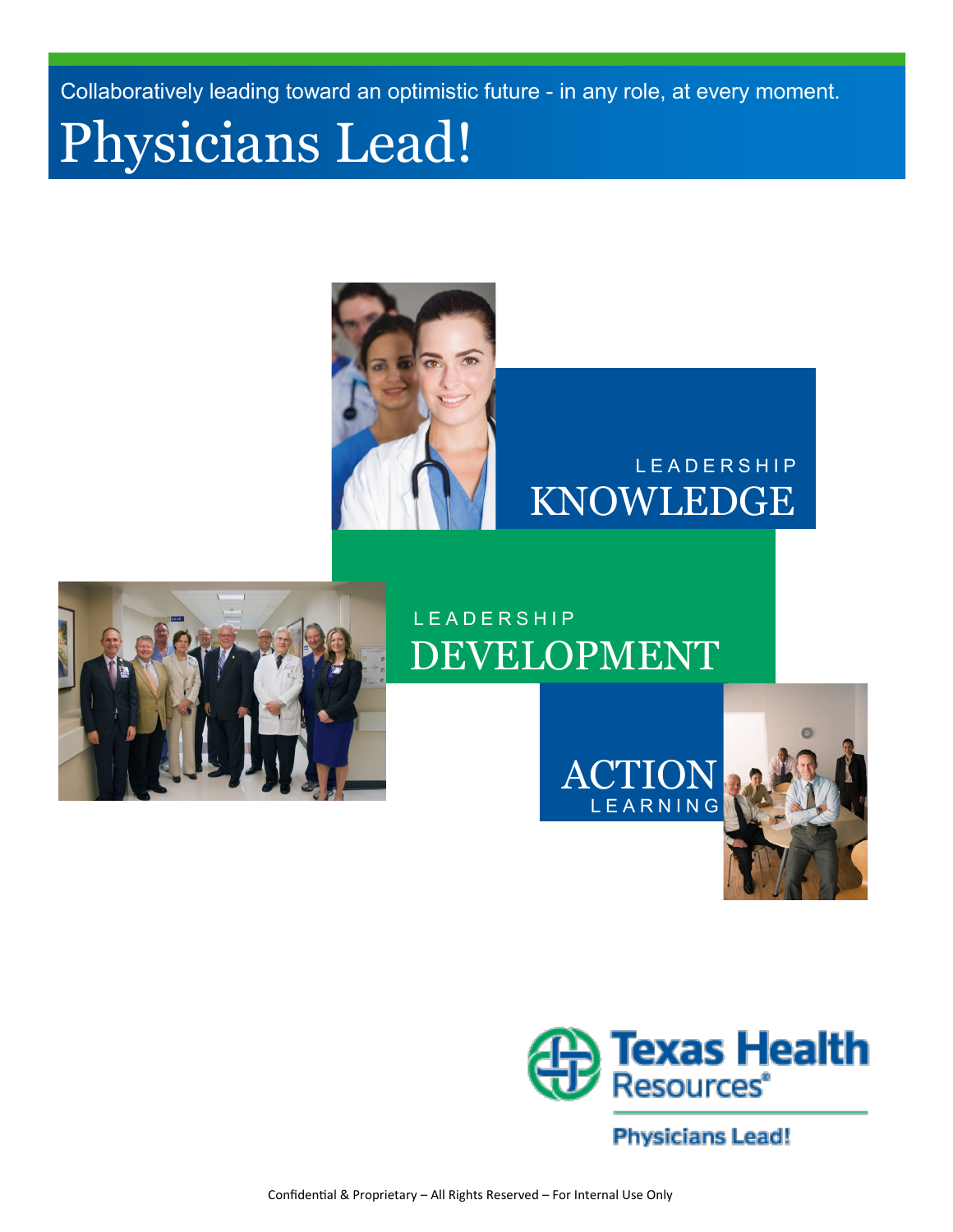Collaboratively leading toward an optimistic future - in any role, at every moment.

# Physicians Lead!

Under the direction of executive sponsor, Dr. Andrew Masica, SVP & CMO of Reliable Health, Physicians Lead! is offered to strengthen the leadership capability of physicians.

Physicians Lead! is a 10-month program that incorporates leadership education and real-life problem solving to help physicians enhance their leadership effectiveness, increase their understanding of health care and improve their capabilities to lead.

For education and exposure to leadership knowledge and development, Texas Health has partnered with three external standout partners – American Association for Physician Leadership, Epidemic Leadership/LCI Group and The Chartis Group. For the team-based experiential Action Learning program work, leadership coaches from Texas Health Resources University offer a unique opportunity to practice and hone newly acquired leadership skills.



#### **Program Objectives**:

- 1) Enhance physicians effectiveness as a leaders in any role, at every moment, including:
	- Understanding the nature and dimensions of leadership and how it differs from management
	- Understanding the importance of context as an essential element for leaders
	- Growing the ability to influence colleagues and contribute to organizations, from practice offices, to hospitals and the larger health care stage
- 2) Increase knowledge and understanding of health care at the micro and macro level to positively influence change, including:
	- Increased understanding of Texas Health as an organization. Generalize these features to a broader organizational literacy to enable leadership in any role, at any moment
	- Improved literacy of the external health care environment
- 3) Improve capability as a member of a team, including:
	- Understanding the powerful nature of teams, including the impact leadership has on processes, people and outcomes
	- Through the Action Learning Projects, learn, practice and improve the capabilities of leading and participating in a collaborative group, solving complex problems, navigating conflict, and giving and receiving feedback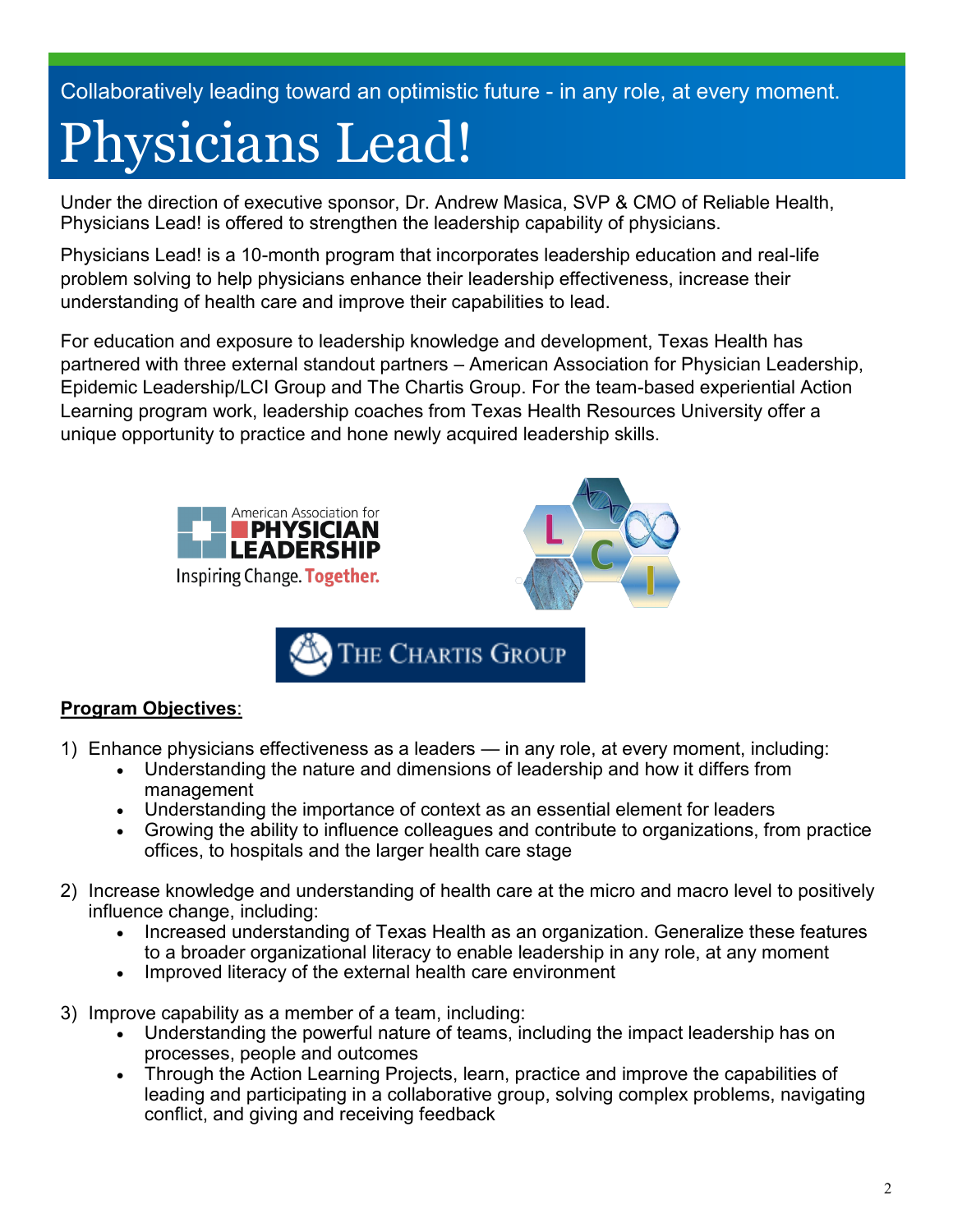# Leadership Knowledge

#### **Finding Common Ground & Designing Interactions for Results: August 21, 2021**

- Examine context as an essential element for leaders followers engage, learn, and commit
- Explore how thoughts, actions and consciousness become the basis for effectiveness
- Practice designing interactions that motivate to both teach and attract others
- Apply network science and positive epidemics as an approach to motivating others

#### **Building Emotional Intelligence: September 25, 2021**

Motivating and encouraging other physicians requires understanding when it is time to have an important discussion and when to recognize the inherent talents of others.

- Gaining emotional self-awareness
- Heightening the awareness of others
- Increasing listening skills
- Developing skills to elicit cooperation

#### **Thinking Strategically: October 23, 2021**

Physician leaders must be able to distinguish the elements of strategy, operations, processes and tactics. Thinking strategically as well as organizationally leads to stronger analytic skills.

- Aligning long-term plans with organizational focus
- Inspiring others to employ strategic thinking and planning tools
- Aligning functions and devising appropriate reward structures
- Developing skills to elicit cooperation

#### **Utilizing MBTI Preference to Improve Communication: November 13, 2021**

Becoming an excellent communicator is perhaps the most important skill –set a person can do to contribute to individual and organizational success.

- Identify personal communication preference, recognizing the preference of others and the ability to adapt accordingly
- Develop listening skills and tools for influencing others

#### **Empowering Physicians through Professional Accountability: December 11, 2021**

Strong physician leaders understand the importance of embracing change opportunities and the need to instill such an orientation within others. They align vision with action and meet goals.

- Understanding methods to model professionalism
- Developing cultures of accountability
- Creating plans to change behavior
- Identifying beliefs that impede change and innovation

#### **Optimizing Conflict: January 8, 2022**

Experts say some conflict is healthy, and they're right. When not managed well, however, conflict can become disruptive and lead to medical errors, poor patient satisfaction, increased cost and higher turnover.

- Identifying conflict style and recognizing the style of others
- Assessing conflict situations and practicing using different conflict modes.
- Building more effective relationships that support organizational transformation

#### **Making Population Health a Priority: February 5, 2022**

Now is the time for physician leaders to grasp the definition of population health and why the approach is necessary. Components and attributes of this approach to health and health care are wide in scope.

- Understanding the impact of quality improvement on economic measures
- Defining the operational realities facing new payment structures
- Identifying the key players in population health management

#### **Advancing High Reliability: March 26, 2022**

Go beyond the basics of learning about high reliability organizations and begin experiencing the power of a culture of safety.

- Defining reliability and describing how reliability is a critical success factor
- Describing how culture shapes behavior and learning how to prevent human error
- Applying the three steps of culture change to support patient safety
- Improving the quality of thinking together as a learning organization

#### **Aligning Action, Vision and Behavior: April 23, 2022**

Physician and administrative leadership must be tightly coupled and move in a unified direction. In a time of rapid health care change, bringing together diverse cultures and philosophies to create a shared agenda is imperative.

- Understanding the care structure of collaborative organizations
- Encouraging physicians to participate in the process
- Developing alignment between physicians and administration
- Executing organizational vision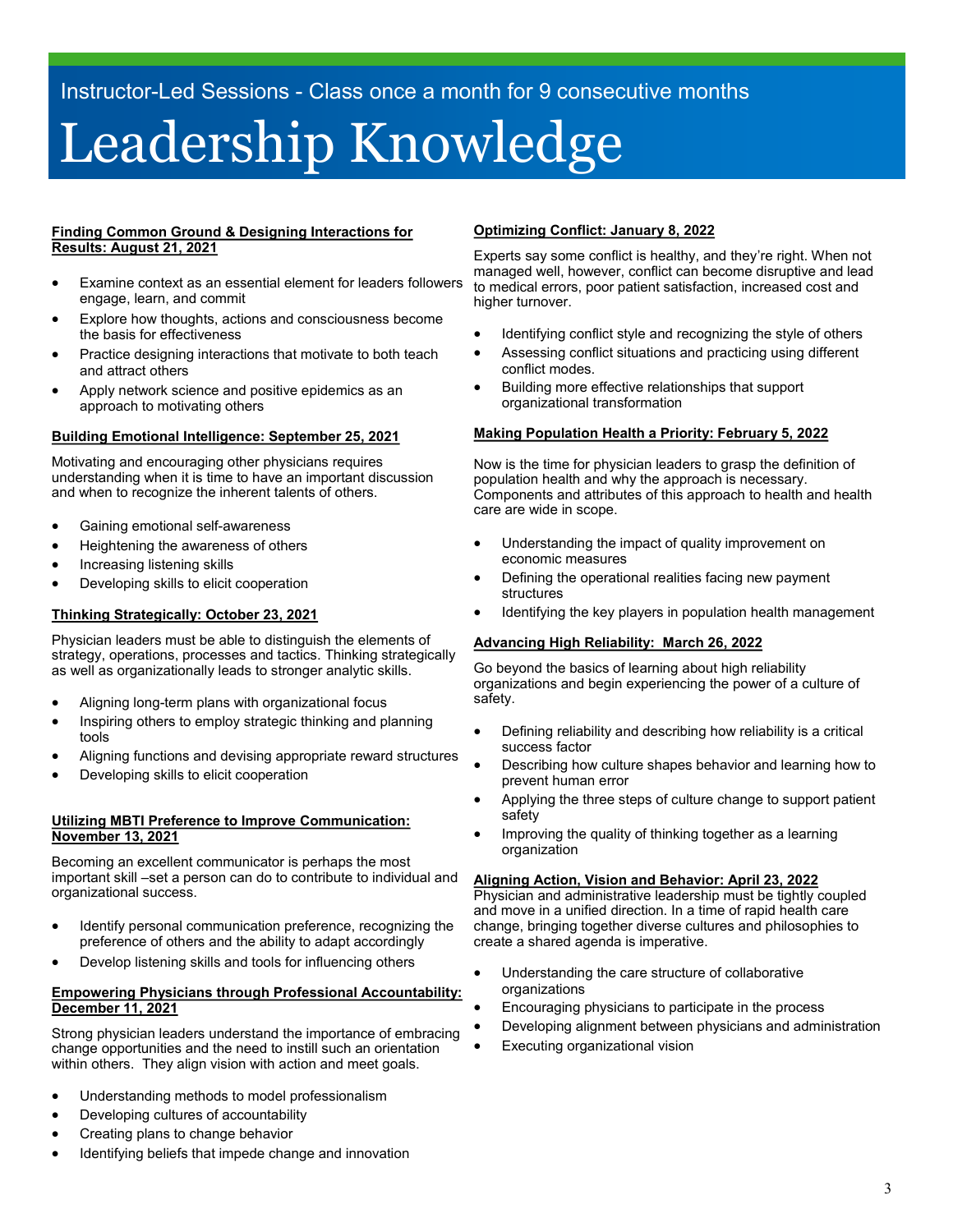# Feedback

Included in the Physicians Lead! curriculum are several assessments each participant will complete in order to gain insight into his or her leadership capability, behavior, styles and tendencies. Participants will receive a full report of each assessment and instructions on how to interpret and apply the results.

### *"I can't change the direction of the wind, but I can adjust my sails."*



#### **Assessments**

Several assessments have been chosen for the Physicians Lead! program to provide insight for leadership development. These include:

- 1) AAPL Leadership Assessment: This assessment provides a view of the participant's leadership strengths and opportunities. Participants complete the online survey on their own time before the program Kick-off. A briefing is held during the first class on August 21, 2021 to help you understand your results and how to use them .
- 2) Emotional Intelligence: The TTI Emotional Quotient report will empower physicians to understand their own emotional intelligence in order to avoid making leadership decisions without knowing how their emotions are influencing their choices. Participants complete the online survey on their own time, between the August and September class. A briefing with the results is held during the September 25, 2021 class.
- 3) Myers Briggs Temperament Instrument: This is a personality type assessment showing psychological preference in how participants perceive their world and make decisions. Participants complete the online assessment between the October and November class and receive their results at the November 13, 2021 class.
- 4) The Thomas-Kilmann Conflict Mode Instrument (TKI): This assessment is a tool which is used to measure an individuals response to conflict situations. Participants complete the online survey on their own time, between the October and November class, A briefing with the results is held during the January 8, 2022 class.

#### **Use of Assessments**

The data from each assessment will be shared only with:

- 1) Texas Health's Steering Committee in de-identified, aggregate form, in order to measure the effectiveness and impact of this learning program.
- 2) Texas Health's Physicians Lead! project team, again in de-identified form, in order to analyze outcomes and plan improvements for future iterations of the program.
- 3) Faculty associated with the Physicians Lead! program, in de-identified, order to help participants develop leadership capabilities.

Direct any questions or concerns about these assessments to Mandalynn - 817-291-0968.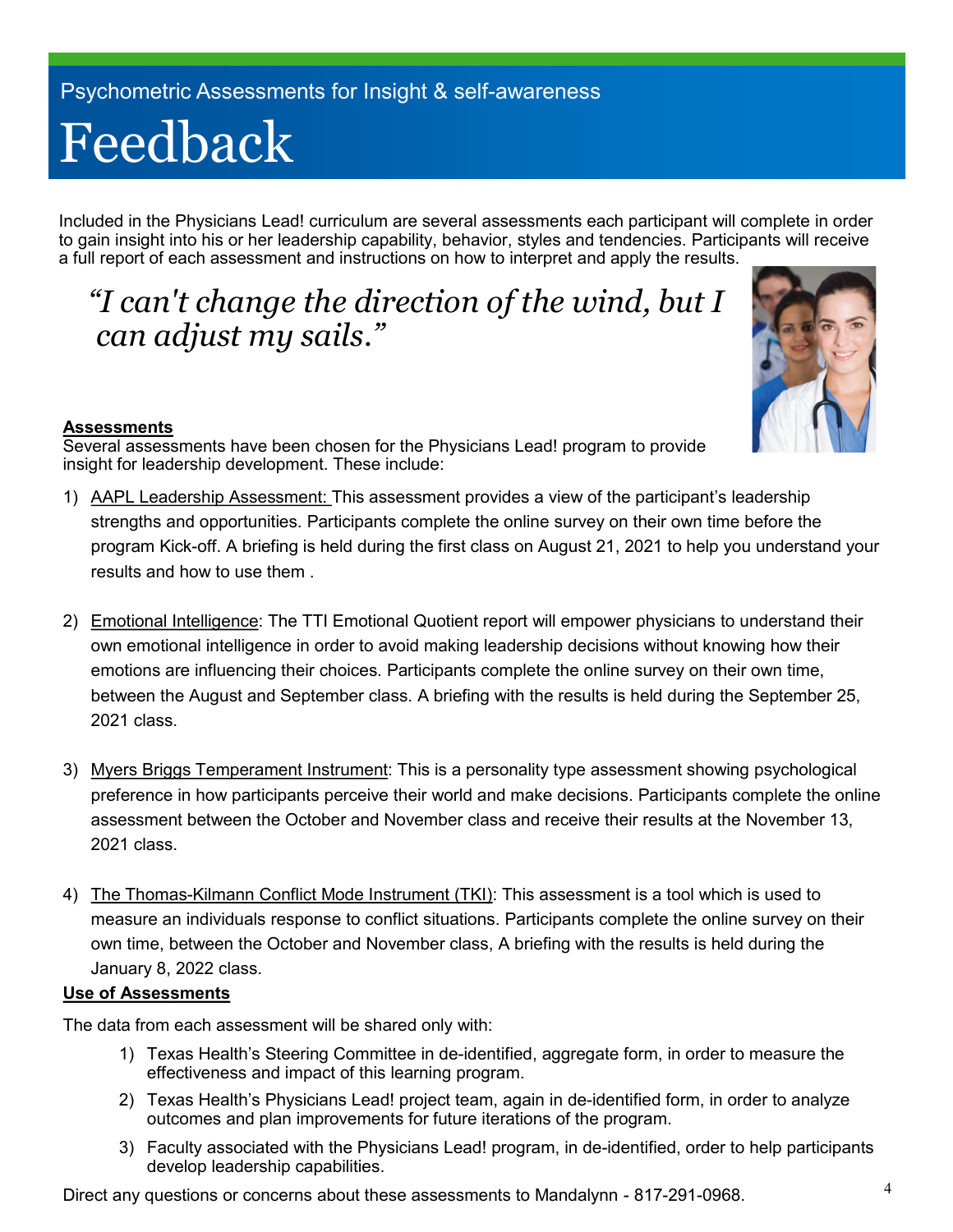## Action Learning Real Life Experience

During the Action Learning component of Physicians Lead!, teams will work together to solve actual problems. These teams will provide a real-time learning experience with the expectation that each member will begin to apply what has been learned in class with specific attention to the skills of leading/participating in a collaborative group, solving complex problems, navigating conflict, and giving and receiving feedback.



#### **Action Learning Schedule:**

- Dec. 11, 2021 **Leading People & Projects - Action Learning Kick-Off**: Texas Health Resources University leaders will provide a full orientation to the Action Learning Project process. Teams will then meet individually to discuss the content with the subject matter expert and Action Learning Coaches will guide the teams through the process for completing the work.
- Jan. April 2021 Each month, two **Action Learning Virtual Project Team Meetings** will be held via the Microsoft Teams planform. There will be a total of nine meetings including the presentation dress rehearsal for the final presentation at graduation. The goal of each project team is to develop a solution to address their team's problem for implementation across Texas Health. An Action Learning Leadership Coach and an Executive Sponsor will provide feedback, accountability and support throughout the experience, with the goal of encouraging the effectiveness of each individual and the teams project outcomes.
- May 14, 2022 **Action Learning Presentations**: Each project team will present their project solution to Texas Health executives, board members, hospital presidents & CMOs and Physicians Lead! alumni and the incoming class.

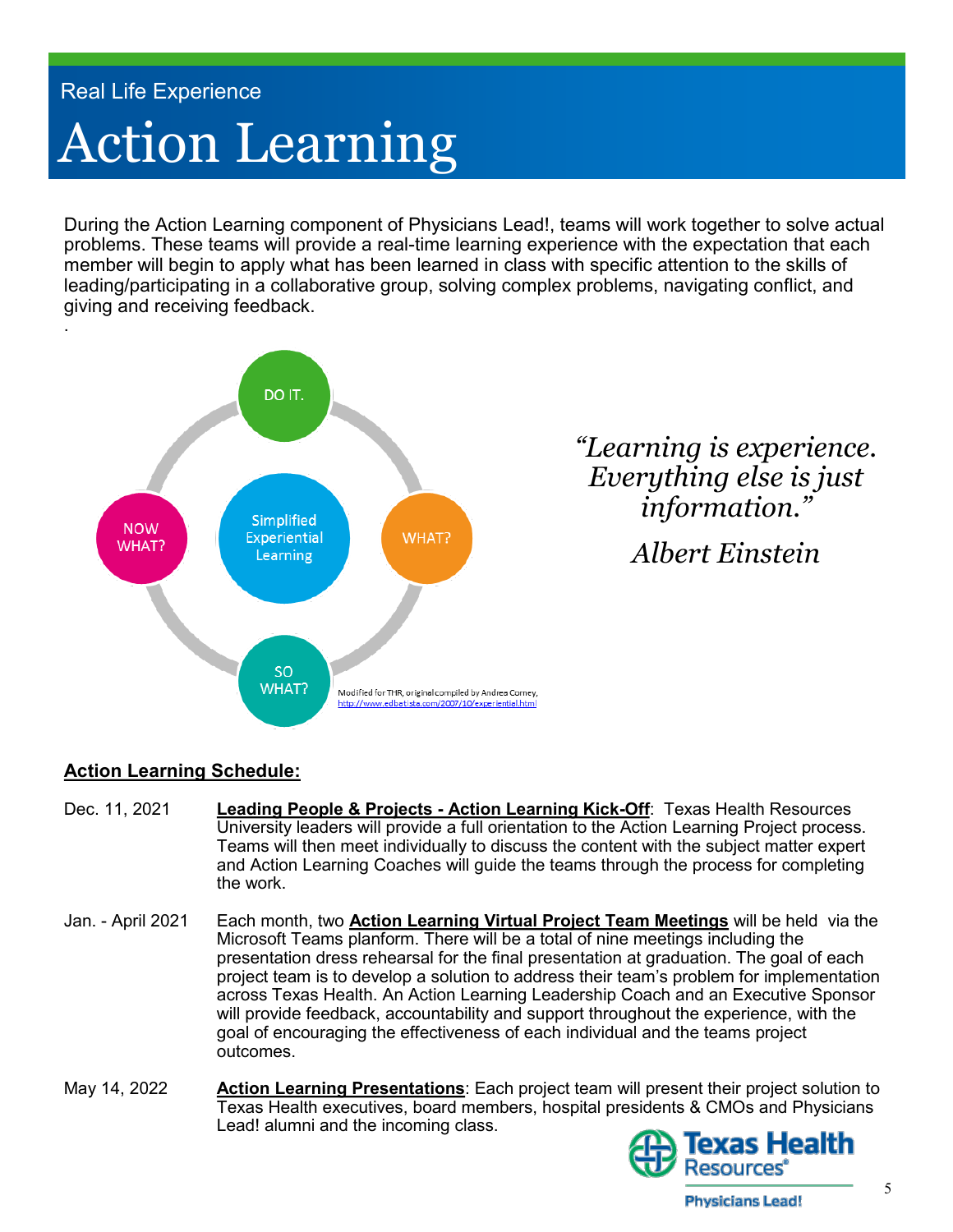## Completion Requirements **Participation**

Your commitment to participate and complete the Physicians Lead! Program is substantial — with several layers of classroom, independent and experiential learning woven together over the course of 10 months. We understand that the demands on your time are heavy and there will be times when, even with sincere commitment and the best intentions, attendance may be impossible and completion of the requirements may be delayed.

With this in mind, we have designed a make-up strategy that ensures your eligibility for the Physicians Lead! Completion Certificate and graduation even when your in-person attendance is impossible:

- 1. **Leadership Knowledge Sessions**  Up to two of the nine education sessions can be missed and still satisfy completion, if the course materials provided electronically are fully read prior to the subsequent session. In this case, CME is not available, but participants will satisfy program completion.
- 2. **Assessments**  Completion of all assessments is mandatory. They are delivered to you electronically in advance and completed independently. The results will be given to you at the next class you attend.
- 3. **Action Learning**  Up to two of the eight Action Learning Project meetings can be missed and still satisfy completion, if the work on the project is made up to the satisfaction of the Project Team and Project Sponsor.
- 4. The **Final Presentation** of the Action Learning Project is mandatory. In the event that live participation is absolutely unavoidable, advance arrangement must be made to the satisfaction of the Project Team.

Please contact Mandalynn Tidland-Heep at 817-291-0968 or at MandalynnTidland@texashealth.org as soon as you know of your absence so that arrangements to make up the work can be made.



**Physicians Lead!**